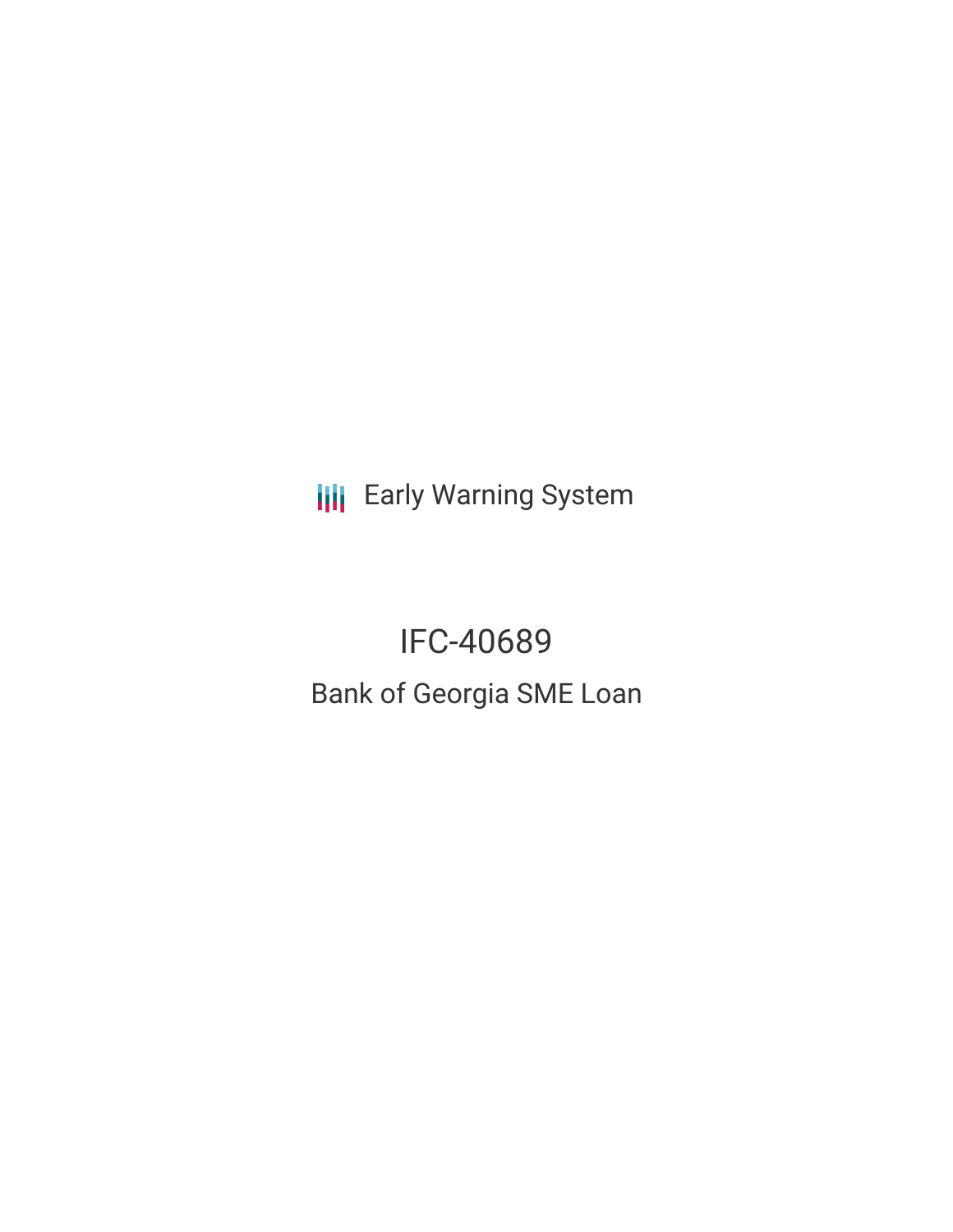## **Quick Facts**

| <b>Countries</b>               | Georgia                                 |
|--------------------------------|-----------------------------------------|
| <b>Financial Institutions</b>  | International Finance Corporation (IFC) |
| <b>Status</b>                  | Proposed                                |
| <b>Bank Risk Rating</b>        | FI                                      |
| <b>Voting Date</b>             | 2018-11-30                              |
| <b>Borrower</b>                | <b>JSC BANK OF GEORGIA</b>              |
| <b>Sectors</b>                 | Finance                                 |
| <b>Investment Type(s)</b>      | Loan                                    |
| <b>Investment Amount (USD)</b> | \$100.00 million                        |
| <b>Loan Amount (USD)</b>       | \$100.00 million                        |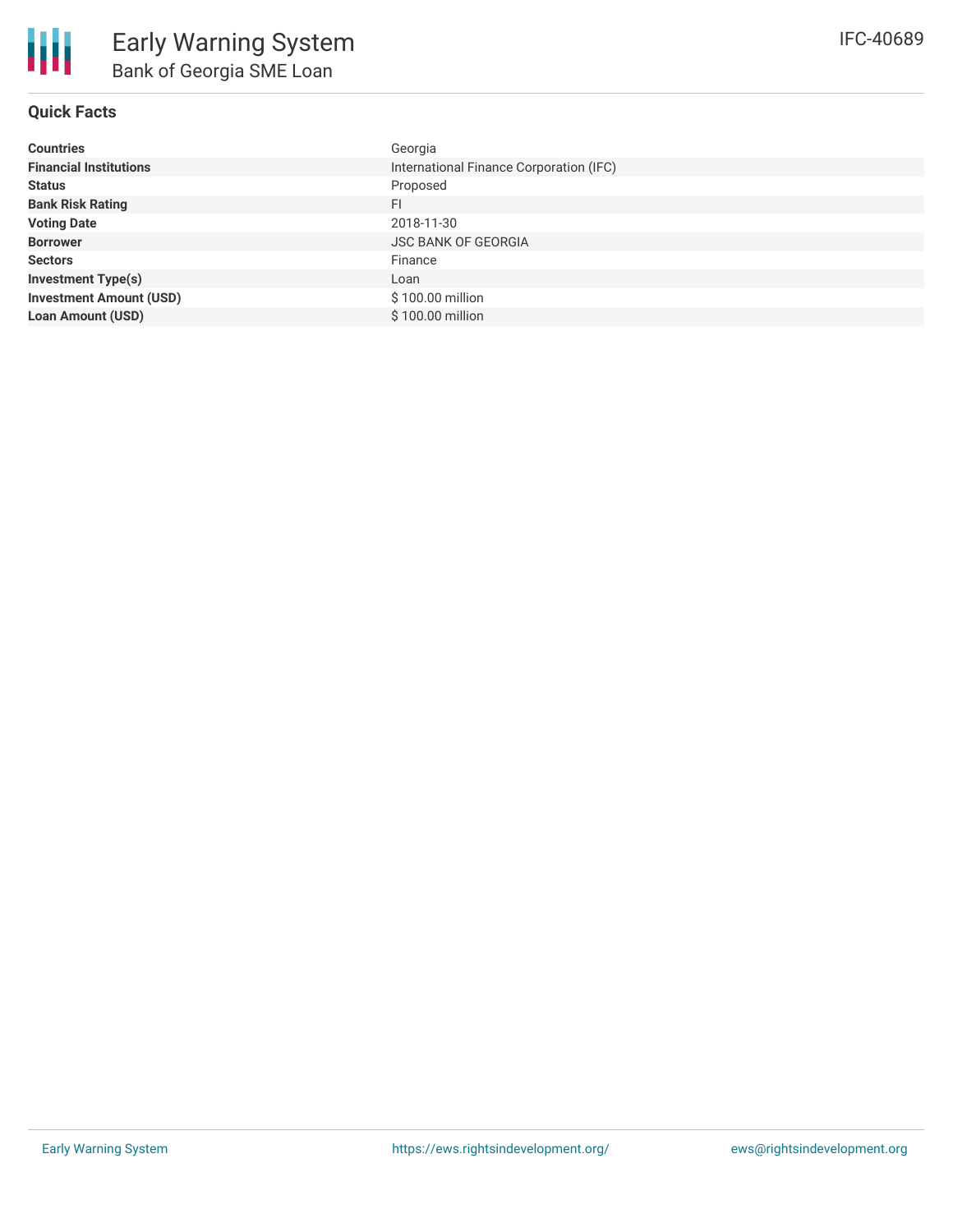

# **Project Description**

According to IFC website, the Project consists of an investment up to GEL 200 million (not exceeding US\$ 100 million equivalent) in Joint Stock Company Bank of Georgia. The purpose of the proposed IFC investment is to support and expand the Bank's lending program to small and medium enterprises in Georgia and at least 25 percent of proceeds will support the Bank's lending operations to women-owned businesses.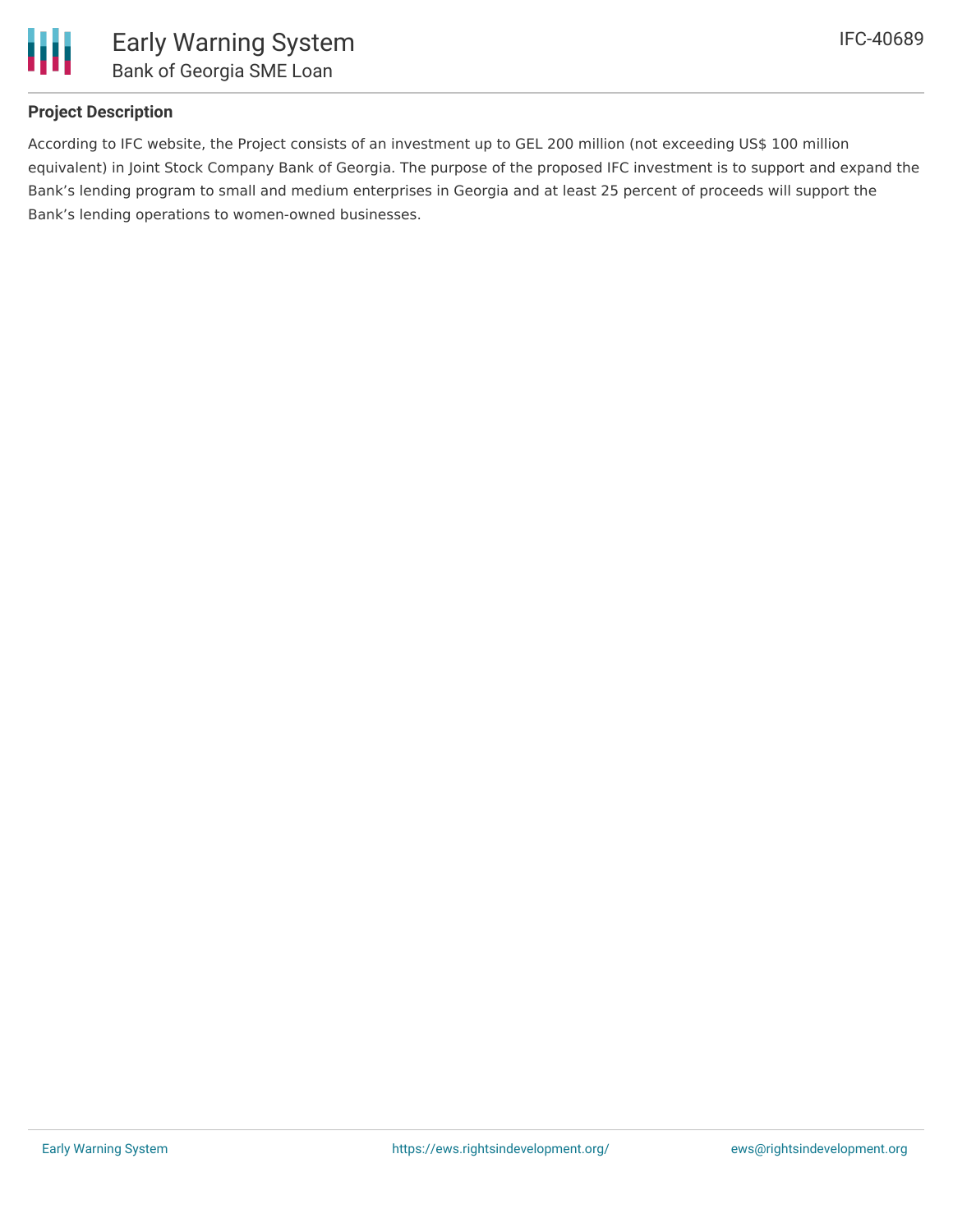

## **People Affected By This Project**

The Project would support one of the leading private banks having a good geographical coverage in SME segment. The proceeds will be used for financing SMEs and women-owned SMEs, supporting their access to long term local currency funding. IFC's funding would help Bank of Georgia in responding to its clients' long-term funding needs while matching maturities more effectively. The Project would strengthen IFC's role of increasing access to finance for women by partnering with a financially sustainable bank by supporting it in areas of strategic interest such as banking on women.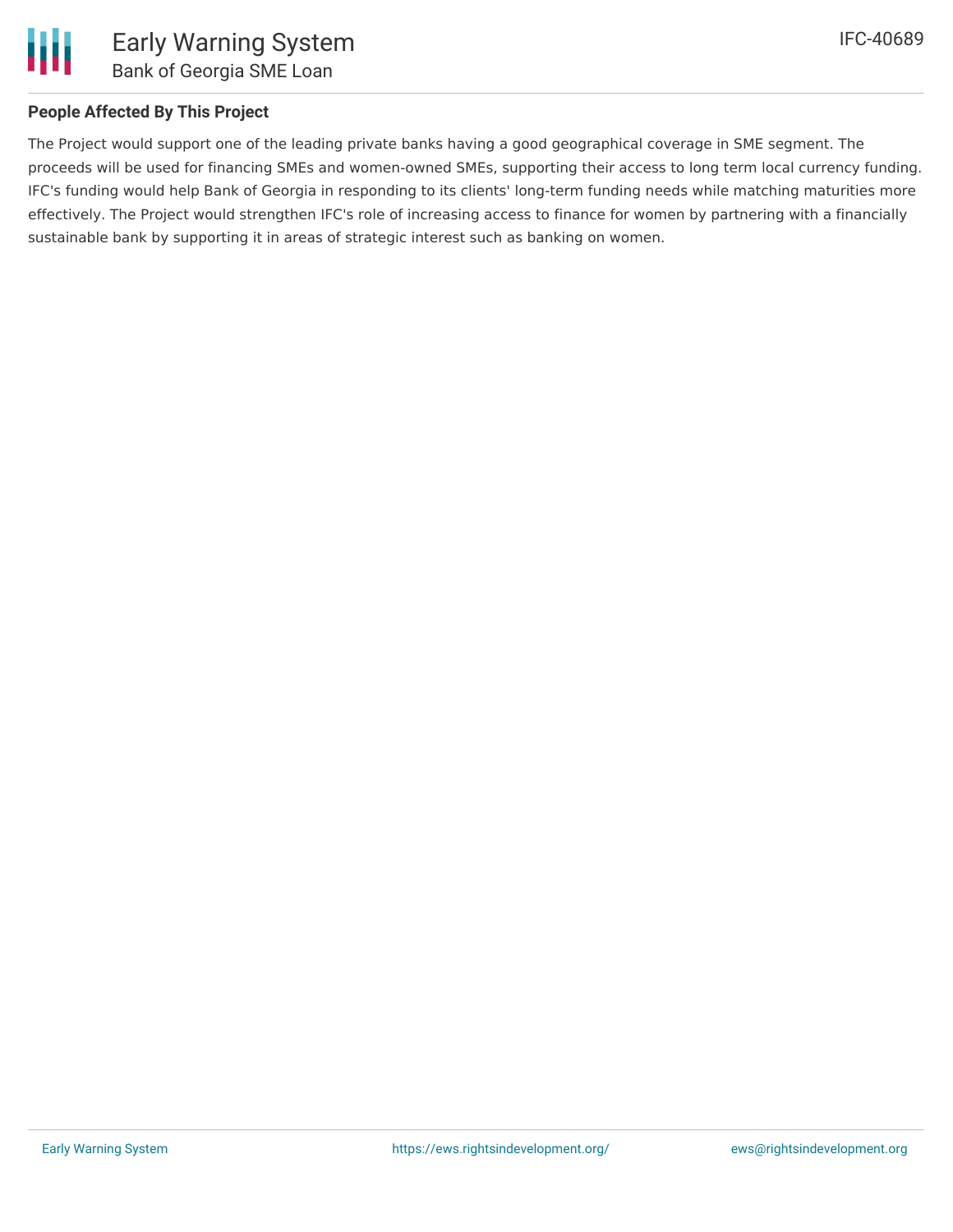#### **Investment Description**

• International Finance Corporation (IFC)

#### **Financial Intermediary**

Financial Intermediary: A commercial bank or financial institution that receives funds from a development bank. A financial intermediary then lends these funds to their clients (private actors) in the form of loans, bonds, guarantees and equity shares. Financial intermediaries include insurance, pension and equity funds. The direct financial relationship is between the development bank and the financial intermediary.

JSC Bank of [Georgia](file:///actor/1061/) (Financial Intermediary)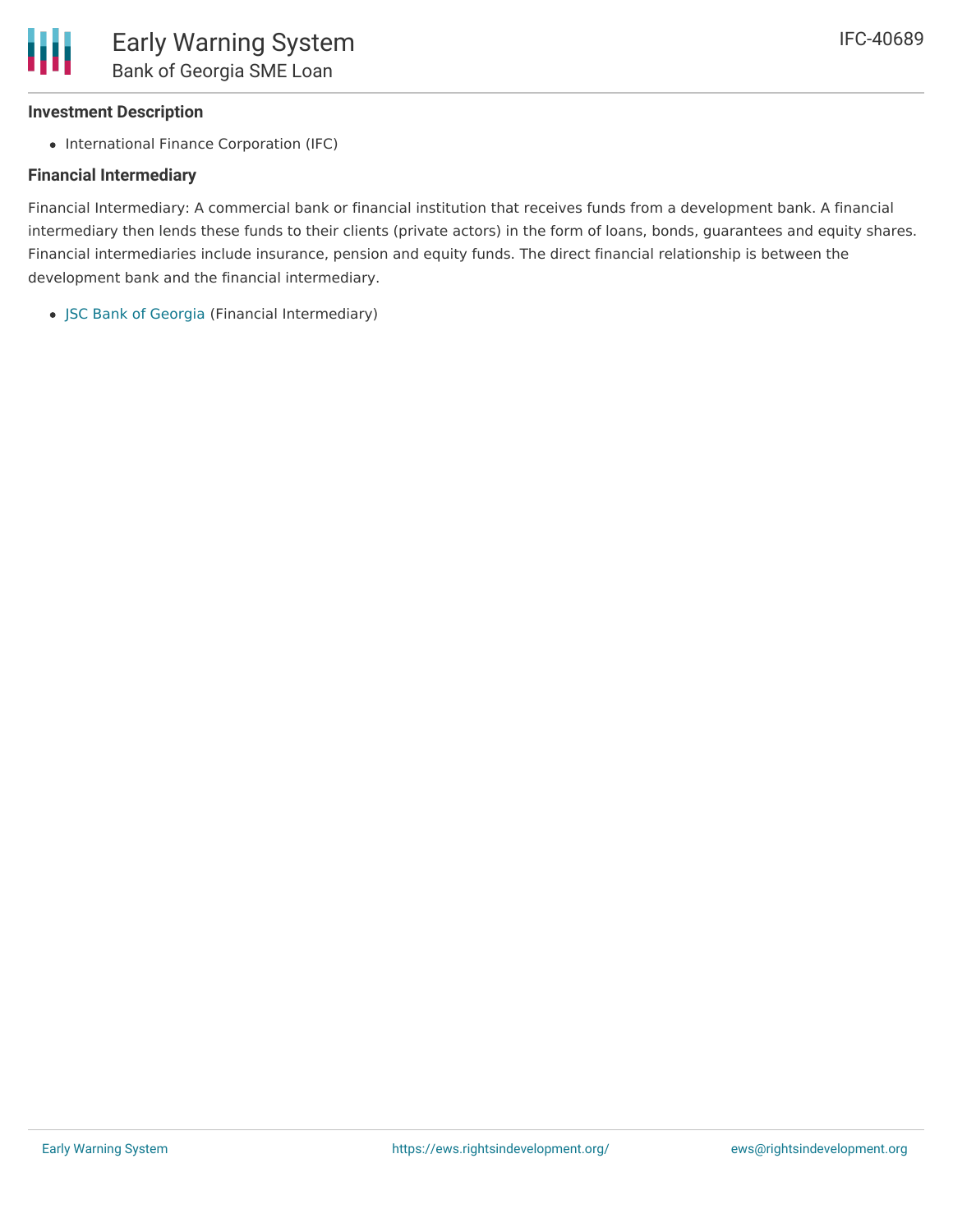

#### **Private Actors Description**

JSC Bank of Georgia is one of the largest banking groups in Georgia. The Bank is a major part of a group of companies that provide banking, leasing, brokerage and investment management services to corporate and individual customers. As of June 30, 2018 99.55% shares of JSC Bank of Georgia are owned (directly and indirectly) by Bank of Georgia Group PLC ("the BOGG"). BOGG is listed on the London Stock Exchange and represents the Bank's ultimate parent company. The shares of BOGG are admitted to the premium listing segment of the Official List of the UK Listing Authority and to trading on the London Stock Exchange PLC's Main Market for listed securities. As of 30 June 2018 the top three shareholders of the BOGG are JSC Georgia Capital (19.9%), Harding Loevner LP (6.82%) and Schroder Investment Management (3.57%).